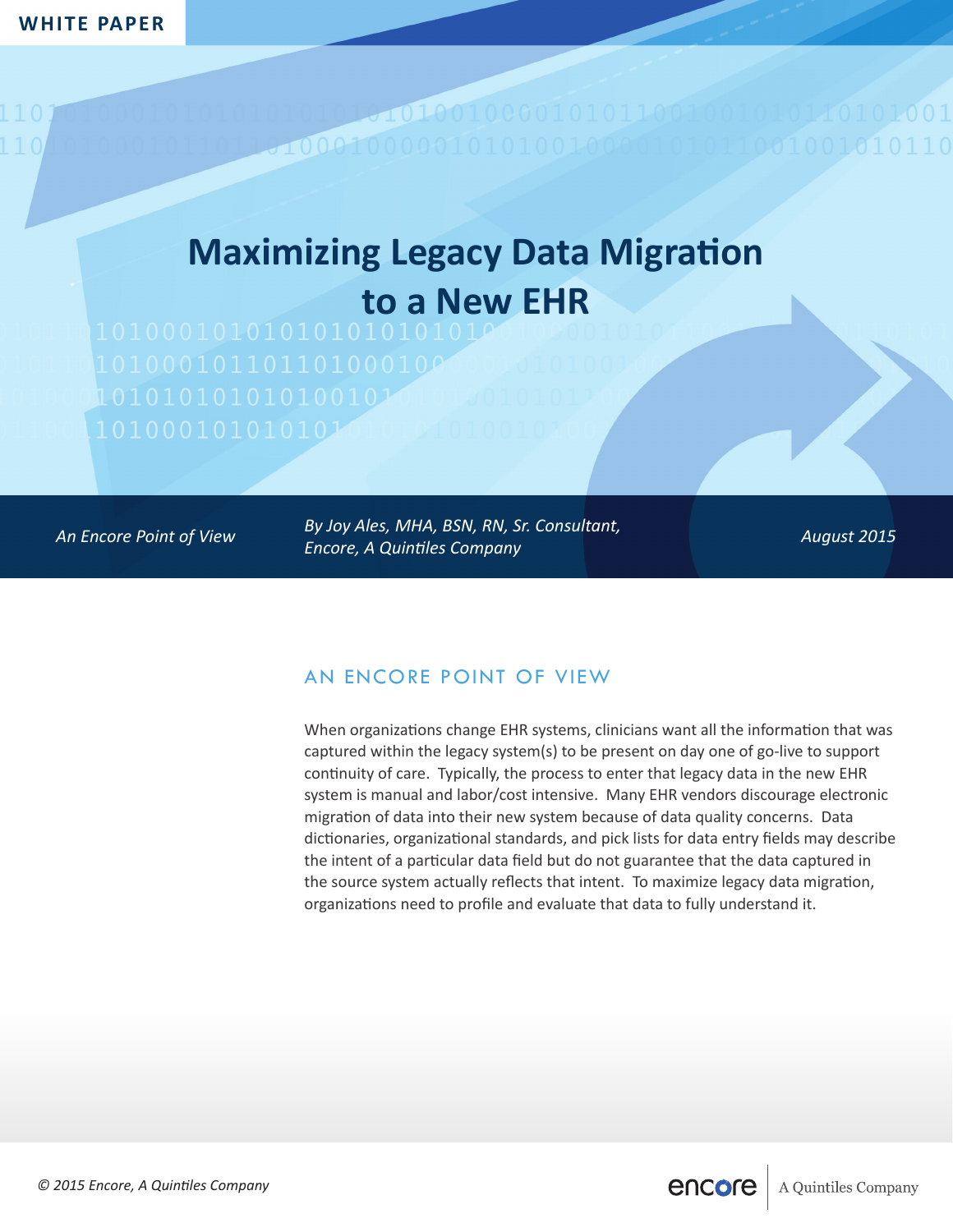*When organizations change EHR systems, clinicians want all the information that was captured within the legacy system(s) to be present on day one of go-live to support continuity of care.* 

## MAXIMIZING LEGACY DATA MIGRATION TO A NEW EHR

Many healthcare organizations have spent millions of dollars to implement new technology and to use the Electronic Health Record (EHR) systems in a meaningful way. Additionally, the demand for healthcare organizations to understand the quality and cost of the care they provide is increasing. Using data captured in the course of providing care has never been more important.

When organizations change EHR systems, clinicians want all the information that was captured within the legacy system(s) to be present on day one of go-live to support continuity of care. Typically, the process to enter that legacy data in the new EHR system is manual and labor/cost intensive. Many EHR vendors discourage electronic migration of data into their new system because of data quality concerns. Data dictionaries, organizational standards, and pick lists for data entry fields may describe the intent of a particular data field but do not guarantee that the data captured in the source system actually reflects that intent. To maximize legacy data migration, organizations need to profile and evaluate that data to fully understand it.

In the past, healthcare systems have focused on adoption of EHRs, paying little attention to consistency or governance of the end-user documentation screens, customizing the screens to fit an individual department and/or office practice workflow. We just want our clinicians to use the system! As regulatory requirements and financial incentives have emerged, many organizations created additional documentation fields to capture information for specific purposes. In many instances, these fields are duplicative of similar content or subject areas. We've even implemented mandatory fields to ensure that the information is captured. Front-end users are incredibly clever and inventive at finding ways to circumvent the data field requirements to expedite completing their task (e.g., registering a patient). Consequently, between the concerns with the quality of legacy system data in the EHR and the lack of consistency and governance around new system data capture, clinicians know that certain data within the EHR system is inaccurate, and therefore, not useful.

## THE ROLE OF DATA PROFILING

Maximizing legacy data migration involves data profiling – the process of assessing and diagnosing the health of the data within the source systems. This process helps an organization understand its data from a technical perspective, and clarifies the data's context and significance.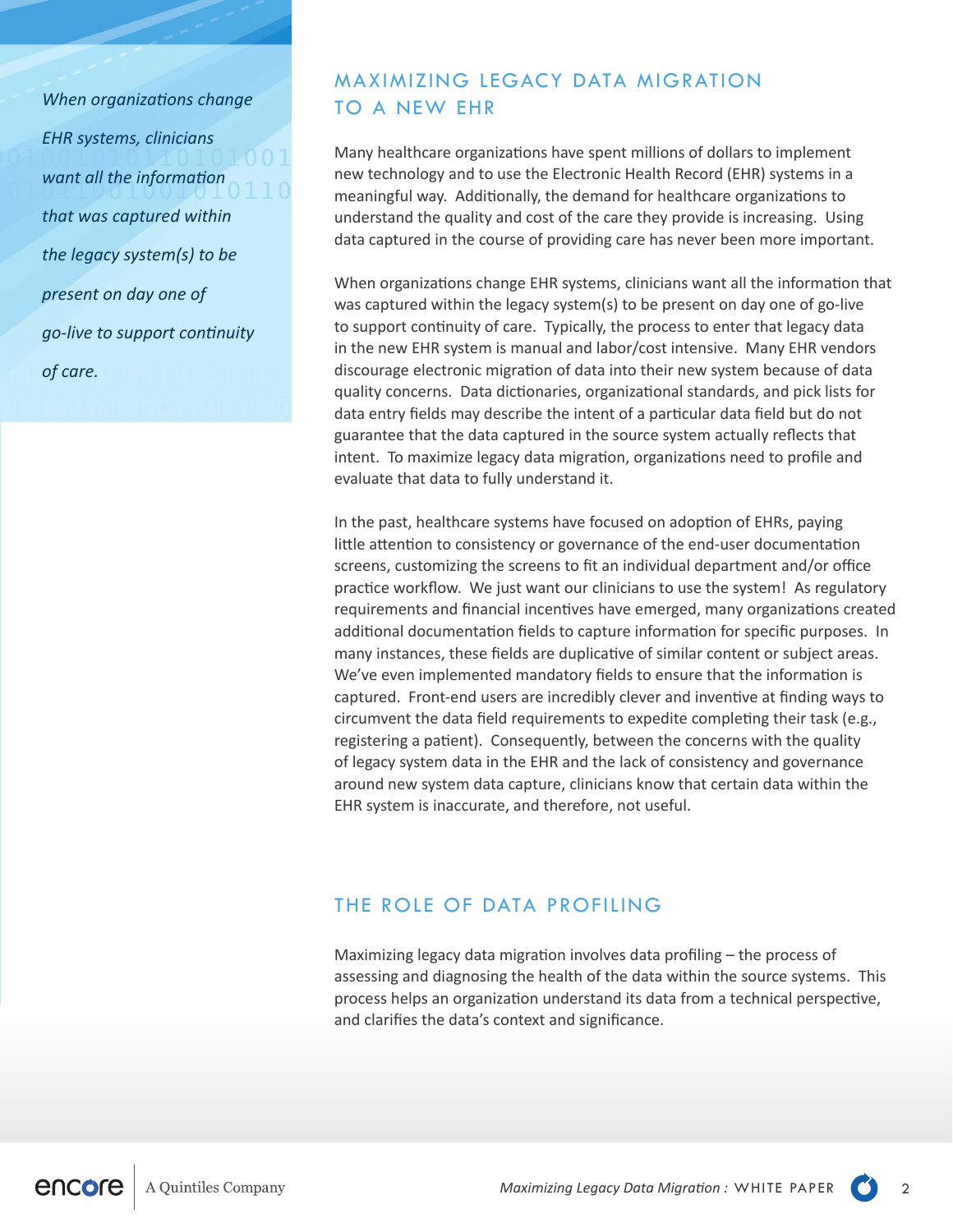*Maximizing legacy data migration involves data profiling – the process of assessing and diagnosing the health of the data within the source systems.* 



By knowing what your data looks like and what kind of shape it's in (i.e., a diagnosis), you can decide on a treatment plan to improve its usefulness.

There are two aspects of data profiling – quantitative and qualitative. The first can be done with any number of data profiling tools – or even spreadsheets – but the second requires subject matter expertise specific to the type of data (e.g., a clinician to evaluate clinical data).

## QUANTITATIVE DATA ASSESSMENT

This assessment involves an objective evaluation of the data, comparing the data facts with the standards and rules for that data. We also seek to understand the expected or the data specifications. These are the standards, the business rules, or reference data. These specifications tell us what the data should be.

In medical terms, these specifications would equate to the physical assessment findings and test results compared to what is normal. A quantitative assessment evaluates the integrity of the data as it exists in the source system. This quantitative assessment results in a set of statistics about the data, with examples below.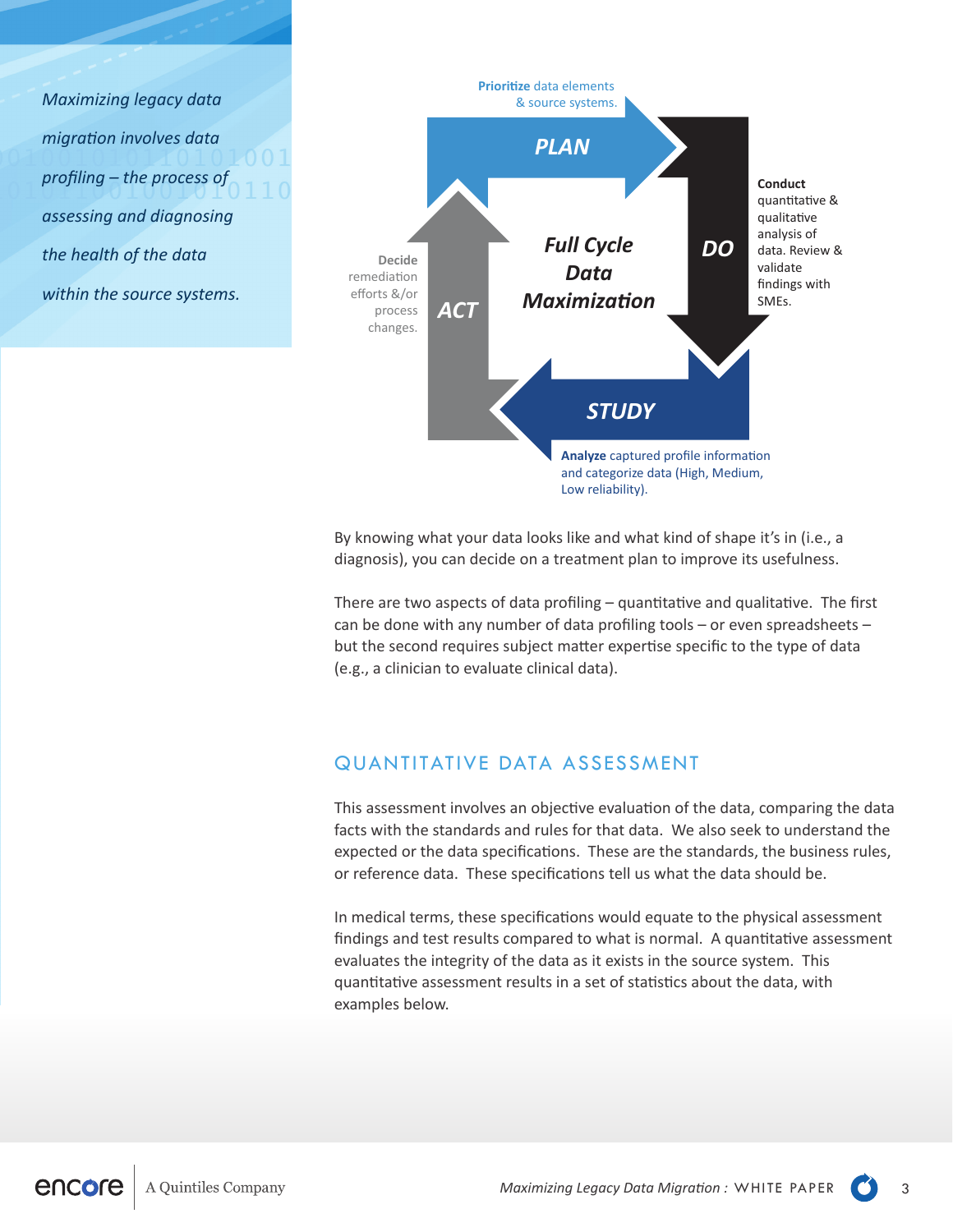*A quantitative assessment evaluates the integrity of the data as it exists in the source system while a qualitative assessment looks at data accuracy, and evaluates data consistency and synchronization.*

- The existence or non-existence (NULL) of data and how many NULL values are present as a percentage
- The type of data (e.g., text or numeric)
- Any data value ranges (e.g., 4–10 or 37.6 540)
- The minimum and maximum values we find
- Any patterns or format of the data (e.g., nn.n or mm/dd/yyyy)
- Reference table matches (e.g., discharge disposition codes)

#### QUALITATIVE DATA ASSESSMENT

Qualitative aspects of data profiling involve a subject matter expert manually examining the data values for rational values, i.e., do the objective findings make sense? A qualitative assessment looks at data accuracy, and evaluates data consistency and synchronization. Accuracy has two parts: is the data valid and is the data right? Validity tells you if the facts of the data meet the data standards (quantitative assessment). For example, a field in an EHR labeled "temperature" may contain data in the correct type and format (nn.n – nnn.n), but the range of values may exceed what is logical from a clinical perspective, such as a patient temperature exceeding 500 degrees Fahrenheit. Another example is a zip code. A data standard for a zip code is either five or nine numeric digits. Facts of the data may show numeric digits, either five or nine character lengths. However, when looking at the data values, if the zip codes are all "9s," then the data is suspect.

The final part of the qualitative assessment involves evaluating consistency and synchronization, comparing information and determining which data are equivalent and which may need to be made equivalent. For example, when looking at different her systems, a patient's gender information may be captured differently. One system may use the letters "F" and "M", while another system may use the words "female" or "male." The data are equivalent, but the data values differ. As another example, a field labeled "Tobacco Type" may have a pick list for the type of tobacco used (e.g., cigarettes, oral, cigar, pipe). The same or different EHR system may contain individual fields that indicate a yes/ no response for field names "cigar use," "oral tobacco use," "pipe use." A subject-matter expert would identify these duplicate or equivalent fields during a qualitative assessment.

Other industries may not have the same need for the qualitative aspects of data profiling as healthcare. The variety of both source systems and the data captured in these systems is quite broad in our industry. Other factors have contributed to the variability of actual data values compared to expected data values, particularly when it comes to clinical systems or any system when time is scarce and the pressures to encourage adoption or complete tasks is great.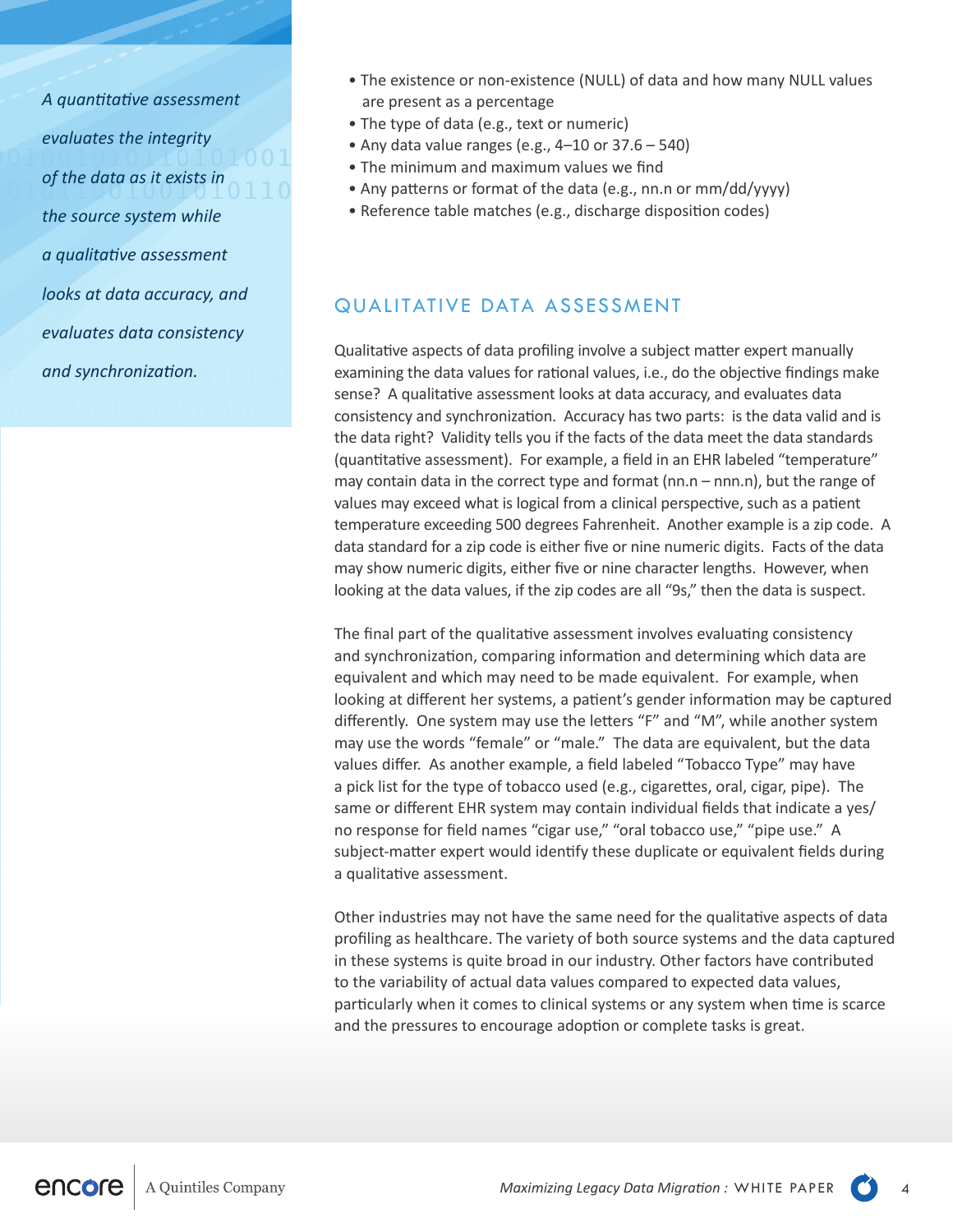*Although most clinicians will say they want 'all' the data migrated, care should be taken to prioritize what data is truly needed.* 

## MAXIMIZING MIGRATION OF LEGACY DATA

In the case of EHR systems, adoption frequently trumps standardization of data capture. Often, as long as the providers can find the data they need to understand prior clinical decisions and interventions, standardizing where and how data is captured is not the priority; at least not to them. When data is migrated to a new system, understanding data in the legacy system(s) becomes paramount. Following completing of data profiling, data quality can be classified in three ways to support decision making for migration:



- High reliability the data can be migrated "as is."
- Medium reliability Some effort will be required to transform or map the data to a standard.
- Low reliability Data is not a candidate for migration into a discrete field. Consider alternative ways of displaying data within the EHR system (i.e., pdf).

Although most clinicians will say they want 'all' the data migrated, care should be taken to prioritize what data is truly needed. Much of the data captured within an EHR is transactional and only relevant at the time of the recording. For instance, vital signs recorded at the time of providing care may be obsolete the next time the vital signs are recorded. Consider the frequency of recording such data points when choosing which data to migrate. For example:

- Do you really want to migrate 3 years of vital signs data from your inpatient system?
- Do you need all of the medication details about vaccinations (e.g., route, site administered, dose), or do you just need the name of the vaccination and date administered?
- What is the minimally necessary information needed to safely and efficiently care for patients upon go-live?